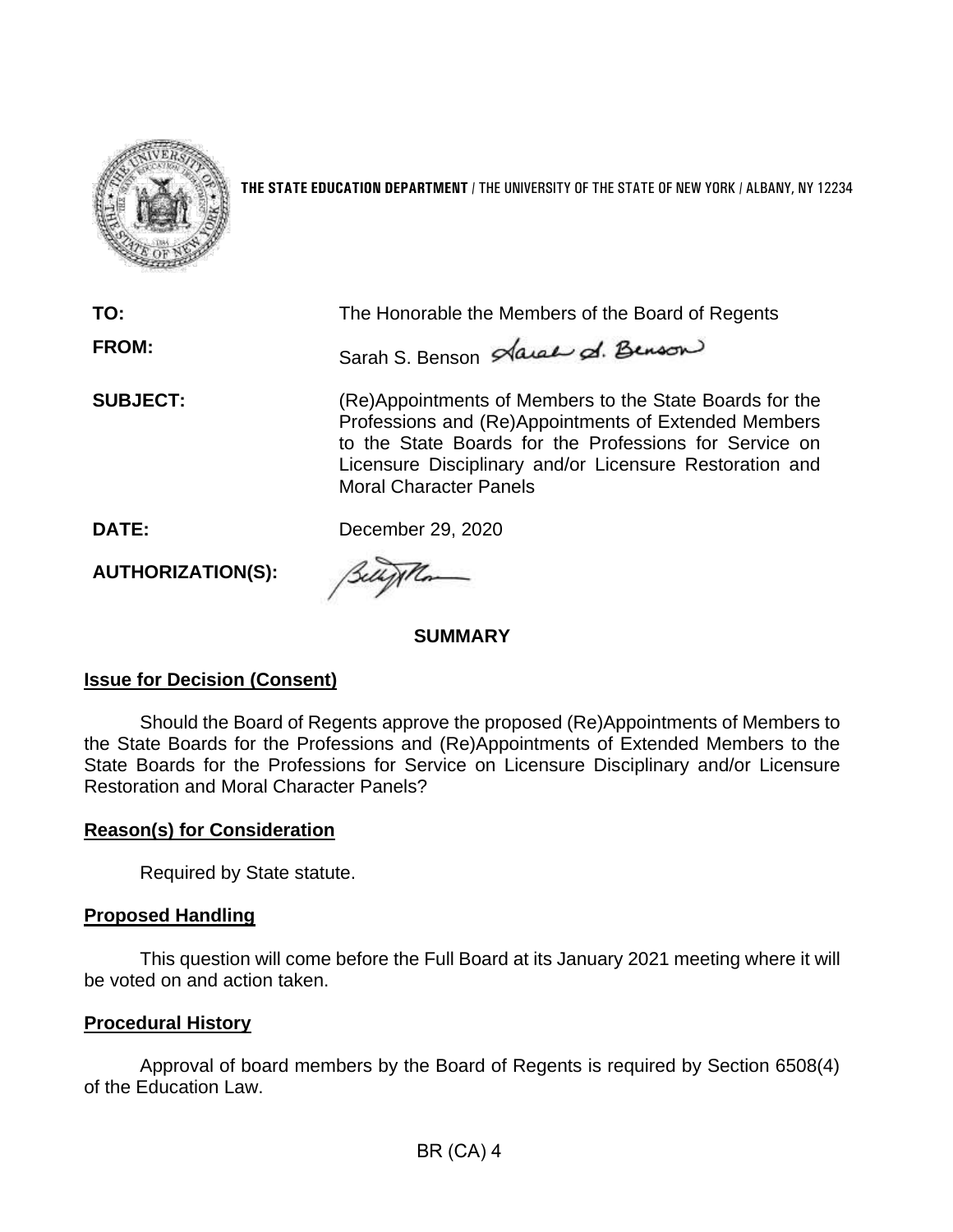# **Background Information**

Information on the proposed (re)appointees is noted on the attachment.

# **Related Regents Items**

Not applicable.

#### **Recommendation**

It is recommended that the Board of Regents approve the proposed (re)appointments.

# **Timetable for Implementation**

If the Regents approve these (re)appointments, members' terms will go into effect as noted on the attachment.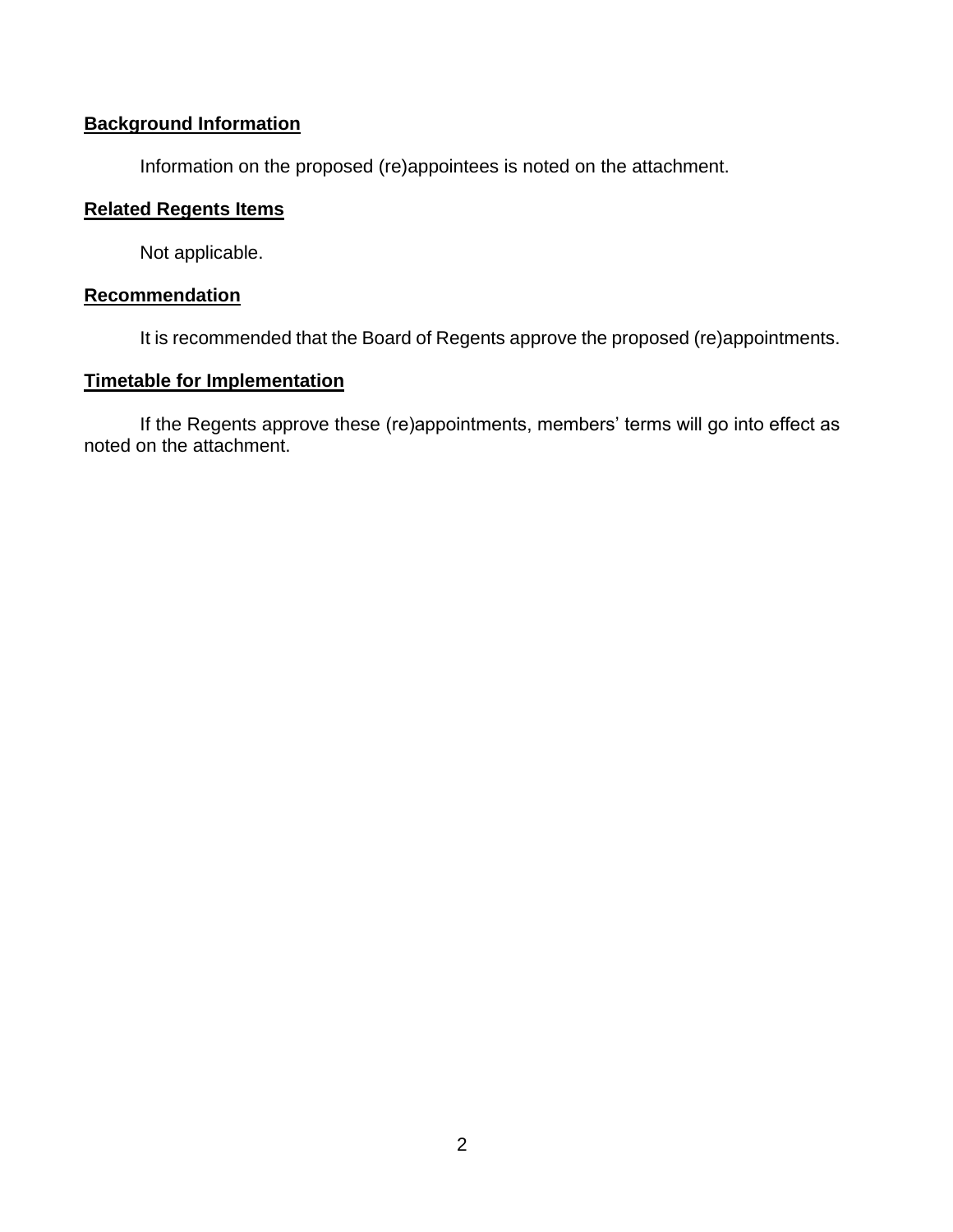# **Table 1 of 2**

| Proposed (Re)Appointments of Members to the State Boards for the Professions                              |                                                                                     |                                            |                                                                                                                              |
|-----------------------------------------------------------------------------------------------------------|-------------------------------------------------------------------------------------|--------------------------------------------|------------------------------------------------------------------------------------------------------------------------------|
| Board Name, Proposed<br>Action, Candidate's Name,<br><b>Residential Address,</b><br>and Judicial District | <b>Candidate's Current</b><br>Employer, Address and<br><b>Judicial District</b>     | Proposed<br>Term                           | <b>Highest</b><br>and/or<br>Professional<br>Degree(s)<br>Earned, and<br>Licensure<br><b>Specifics</b>                        |
| <b>State Board for</b><br><b>Architecture</b><br>(Appointment)                                            |                                                                                     |                                            |                                                                                                                              |
| Latoya Kamdang<br>Brooklyn, NY 11221                                                                      | Moody Nolan, Inc.<br>500 7 <sup>th</sup> Avenue<br>Ste 14b123<br>New York, NY 10018 | February 1, 2021<br>to<br>January 31, 2026 | Degree: MA<br>(Architecture),<br>Univ of PA;<br>MA of Fine<br>Arts (Interior<br>Design),<br>George<br>Washington<br>Univ; BS |
| <b>Judicial District II</b>                                                                               | <b>Judicial District I</b>                                                          |                                            | (Business),<br>Georgetown<br>Univ<br>Profession:<br>Architecture<br>Licensed in<br>2015<br>License<br>#038469                |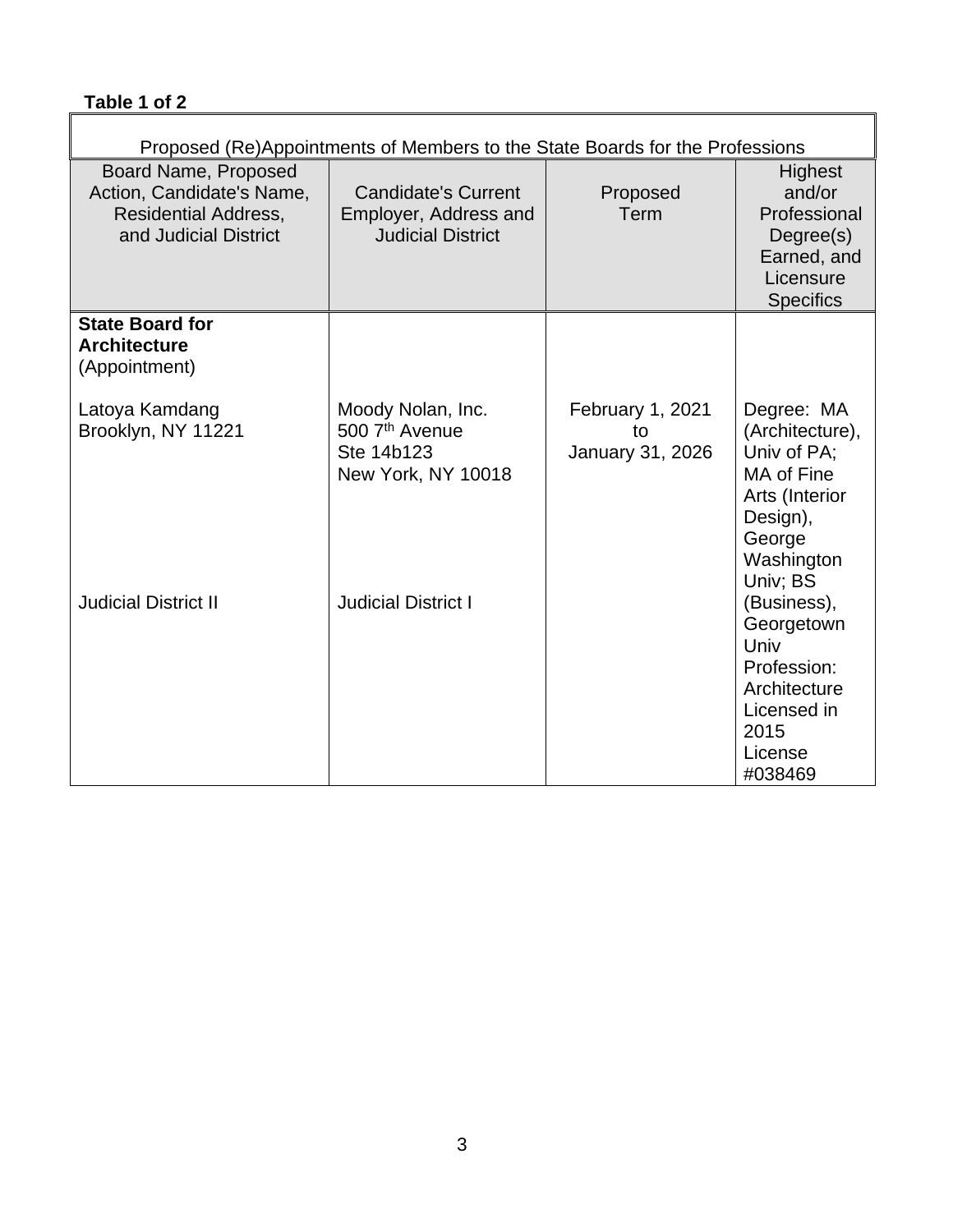| <b>State Board for Landscape</b><br><b>Architecture</b> |                                                                                           |                                                   |                                                                                                                                 |
|---------------------------------------------------------|-------------------------------------------------------------------------------------------|---------------------------------------------------|---------------------------------------------------------------------------------------------------------------------------------|
| (Re-Appointment)                                        |                                                                                           |                                                   |                                                                                                                                 |
| <b>Andrew Lavallee</b><br>Pelham, NY 10803              | <b>Site Works</b><br>150 West 28 <sup>th</sup> Street,<br>Suite 605<br>New York, NY 10001 | February 1, 2021<br>tΩ<br>January 31, 2026        | Degree:<br>M.L.A.<br>(Landscape<br>Architecture),<br>Univ of MA at<br>Amherst; B.A.<br>(Art History),<br><b>Trinity College</b> |
| <b>Judicial District IX</b>                             | <b>Judicial District I</b>                                                                |                                                   | Profession:<br>Landscape<br>Architecture<br>Licensed in<br>1995<br>License<br>#001494                                           |
| <b>State Board for Optometry</b><br>(Appointment)       |                                                                                           |                                                   |                                                                                                                                 |
| Michele Lagana, OD<br>Honeoye, NY 14506                 | PO Box 63<br>Mendon, NY 14506                                                             | <b>February 1, 2021</b><br>to<br>January 31, 2026 | Degree: BS<br>(Biochemistry)<br>, Nazareth<br>College of<br>Rochester;<br>O.D.<br>(Optometry),<br><b>New</b>                    |
| <b>Judicial District VII</b>                            | <b>Judicial District VII</b>                                                              |                                                   | EnglandColleg<br>e of<br>Optometry<br>Profession:<br>Optometry<br>Licensed in<br>1992<br>License<br>#005364                     |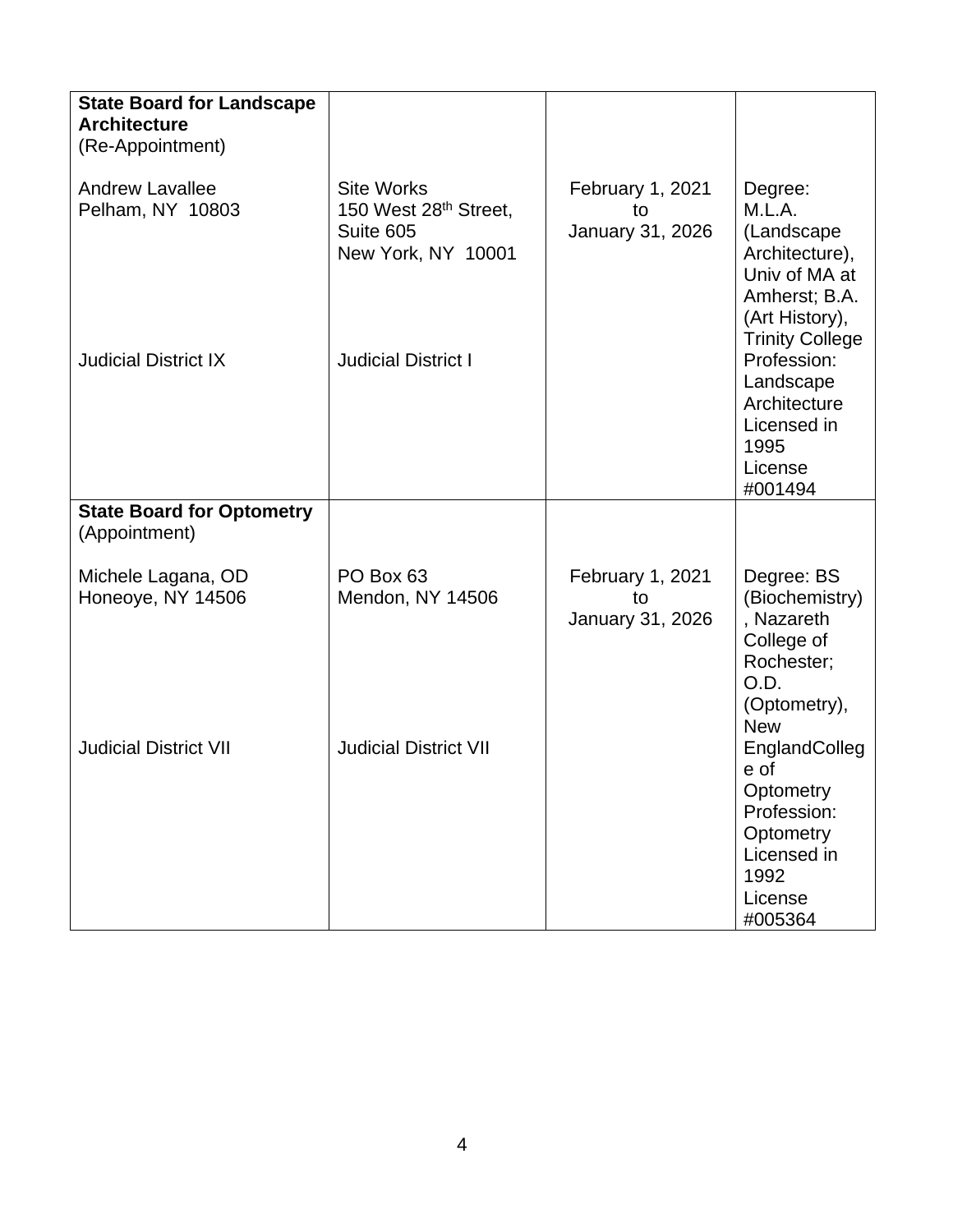| <b>State Board of Veterinary</b><br><b>Medicine</b><br>(Appointment) |                                                                                        |                                            |                                                                                                                                          |
|----------------------------------------------------------------------|----------------------------------------------------------------------------------------|--------------------------------------------|------------------------------------------------------------------------------------------------------------------------------------------|
| Margaret S. Thompson<br>Ithaca, NY 14853                             | <b>Cornell University</b><br>College of Vet Med<br>930 Campus Road<br>Ithaca, NY 14853 | January 12, 2020<br>to<br>January 11, 2025 | Degree: A.B.<br>(Architecture),<br>Smith College;<br>M.Ed.<br>(Counseling),<br><b>Boston</b><br>University;<br><b>DVM</b><br>(Veterinary |
| <b>Judicial District VI</b>                                          | <b>Judicial District VI</b>                                                            |                                            | Medicine),<br><b>Tufts Univ</b><br>Profession:<br>Vet Med<br>Licensed in<br>2008<br>License<br>#010763                                   |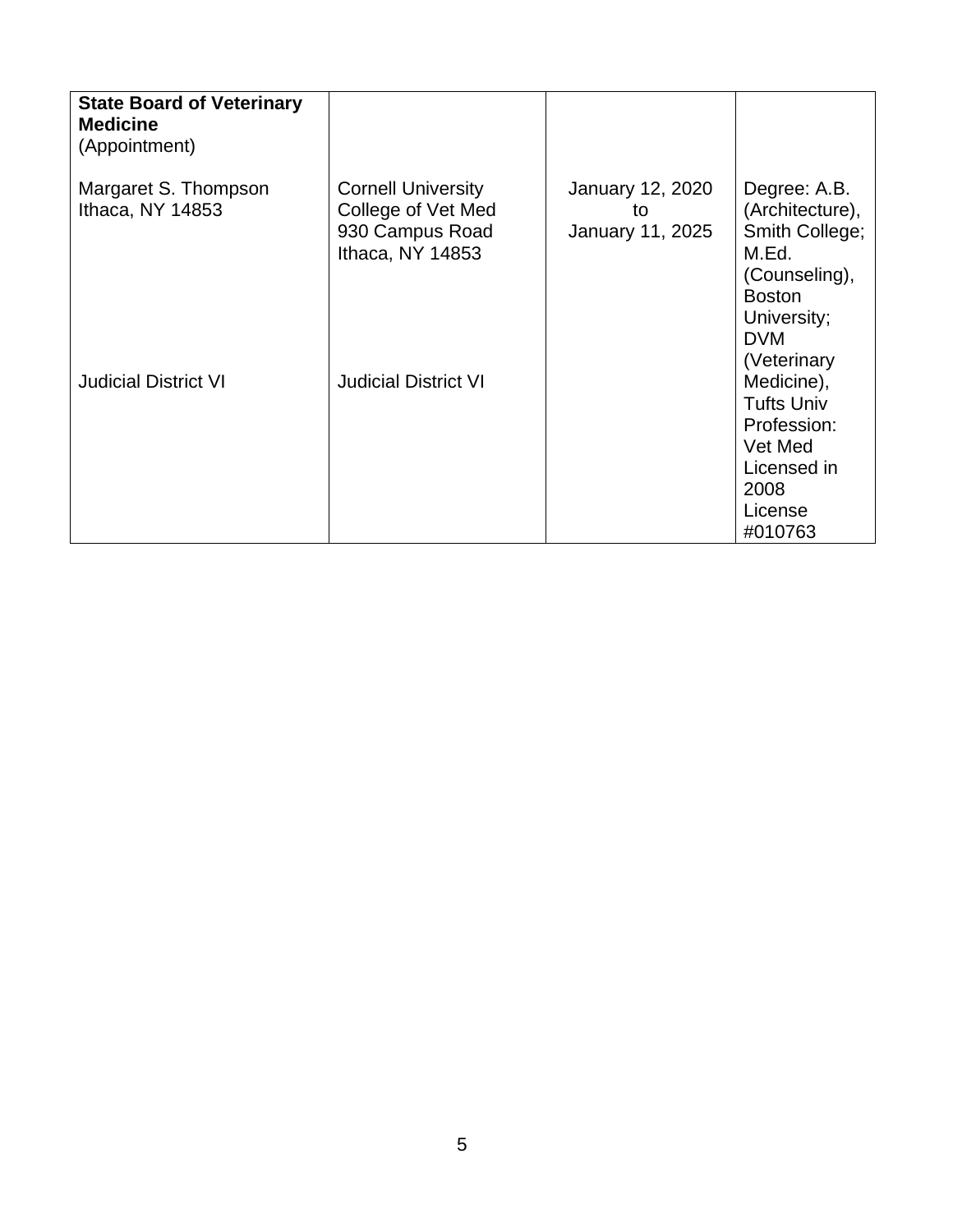# **Table 2 of 2**

| Proposed (Re)Appointments of Extended Members to the<br>State Boards for the Professions for Service on Licensure Disciplinary and/or<br>Licensure Restoration and Moral Character Panels |                                                                                 |                                                   |                                                                                                                    |
|-------------------------------------------------------------------------------------------------------------------------------------------------------------------------------------------|---------------------------------------------------------------------------------|---------------------------------------------------|--------------------------------------------------------------------------------------------------------------------|
| Board Name,<br>Proposed Action,<br>Candidate's Name,<br><b>Residential Address,</b><br>and Judicial District                                                                              | <b>Candidate's Current</b><br>Employer, Address and<br><b>Judicial District</b> | Proposed<br>Term                                  | Highest and/or<br>Professional<br>Degree(s)<br>Earned, and<br>Licensure<br><b>Specifics</b>                        |
| <b>State Board for</b><br><b>Architecture</b><br>(Appointment)                                                                                                                            |                                                                                 |                                                   |                                                                                                                    |
| John P. Sullivan<br>Katonah, NY 10536                                                                                                                                                     | Sullivan Architecture, PC<br>31 Mamaroneck Avenue<br>White Plains, NY 10601     | <b>February 1, 2021</b><br>to<br>January 31, 2025 | Degree: AAS<br>(Architectural<br>Tech), Dutchess<br>Comm College;<br>Urban<br>Design/Arch,                         |
| <b>Judicial District IX</b>                                                                                                                                                               | <b>Judicial District IX</b>                                                     |                                                   | Columbia Univ<br>Profession:<br>Architecture<br>Licensed in 1984<br>License #017185                                |
| <b>Committee on</b><br><b>Athletic Training</b><br>(Re-Appointment)                                                                                                                       |                                                                                 |                                                   |                                                                                                                    |
| Timothy F. Kelly<br>West Point, NY 10996                                                                                                                                                  | U.S. Military Academy<br>Bldg. 639, Howard Road<br>West Point, NY 10996         | February 1, 2021<br>to<br>January 31, 2026        | Degree: M.S.<br>(Exercise<br>Science),<br>University of<br>Nebraska; B.S.<br>(Athletic                             |
| <b>Judicial District IX</b>                                                                                                                                                               | <b>Judicial District IX</b>                                                     |                                                   | Training),<br>University of Iowa<br>Profession:<br><b>Athletic Training</b><br>Licensed in 1997<br>License #000006 |